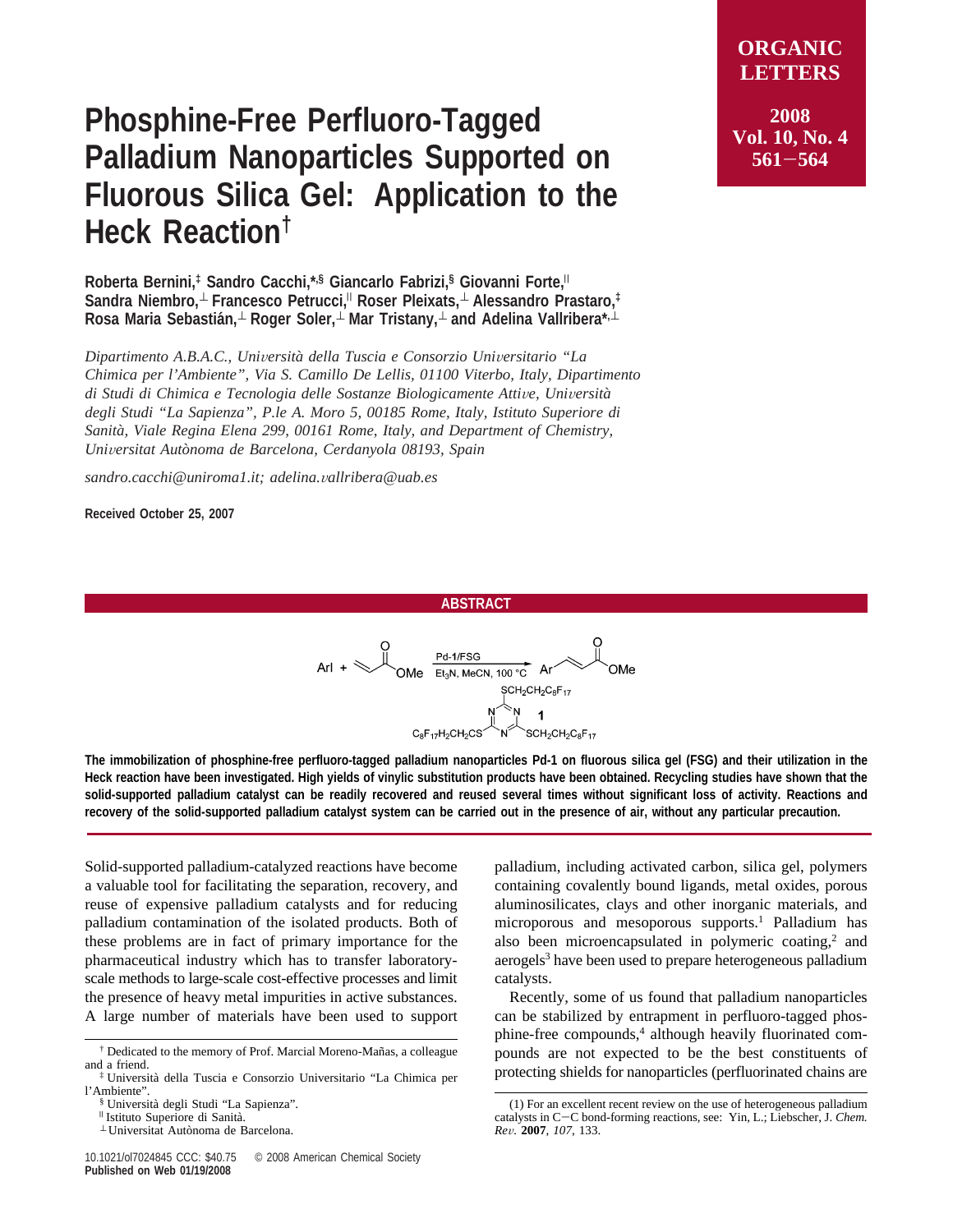indeed known to exhibit very small attractive interactions toward other materials and among themselves<sup>5</sup>). Thus, we were intrigued by the idea of immobilizing phosphine-free perfluoro-tagged palladium nanoparticles on fluorous<sup>6</sup> silica gel (FSG) and evaluating the utilization of the immobilized catalyst in the Heck reaction.

Herein we report the results of our study.

A previous attractive example of immobilization of palladium on FSG is due to Bannwarth et al.<sup>7</sup> who prepared several catalysts via adsorption of palladium(II) complexes containing perfluoro-tagged phosphine ligands and showed the advantages of their utilization (separation and recovery of perfluoro-tagged catalysts) compared with fluorous biphasic catalysis approaches using expensive and environmentally persistent perfluorinated solvents.<sup>8</sup>

Phosphine-free perfluoro-tagged palladium nanoparticles Pd-1 (diameter  $2.3 \pm 0.7$  nm; 13.4% palladium) were prepared as described previously for similar systems<sup>4e</sup> by reduction of  $PdCl_2$  with methanol at 60 °C in the presence of sodium chloride and compound **1**, a stabilizing agent featuring long perfluorinated chains, followed by the addition of AcONa (Scheme 1 and Figure 1a). The electron diffraction



patterns of this sample were obtained, and the diffraction rings can be ascribed to the  $(111)$ ,  $(200)$ ,  $(220)$ , and  $(311)$ crystallographic planes of the fcc-Pd (Figure 1d).

<sup>(4) (</sup>a) Moreno-Man˜as, M.; Pleixats, R.; Villarroya, S. *Organometallics* 2001, 20, 4524-4528. (b) Moreno-Mañas, M.; Pleixats, R.; Villarroya, S. *Chem. Commun*. **<sup>2002</sup>**, 60-61 (c) Tristany, M.; Courmarcel, J.; Dieudonne, P.; Moreno-Mañas, M.; Pleixats, R.; Rimola, A.; Sodupe, M.; Villarroya, S. *Chem. Mater.* **2006**, *18*, 716. (d) Serra-Muns, A.; Soler, R.; Badetti, E.; de Mendoza, P.; Moreno-Mañas, M.; Pleixats, R.; Sebastián, R. M.; Vallribera, A. *New J. Chem*. **2006**, *30*, 1584. (e) Niembro, S.; Vallribera, A.; Moreno-Man˜as, M. *New J. Chem.* **2008**, *32*, 94.





**Figure 1.** TEM images (Pd-**1** and Pd-**1**/FSG) and electron diffraction (Pd-**1**). (a) TEM image of Pd-**1**. (b) TEM image of Pd-**1**/FSG. (c) TEM image of recovered Pd-**1**/FSG after 15 runs. (d) Electron diffraction of Pd-**1**.

To prepare the immobilized precatalyst, nanoparticles Pd-**1** were dissolved in perfluorooctane, commercially available FSG ( $C_8$ ; 35-70  $\mu$ m) was added to the solution, and the solvent was evaporated. The immobilized precatalyst (Pd-**1**/FSG) was obtained as an air-stable powder. Transmission electron microscopy (TEM) of Pd-**1**/FSG was carried out. It showed well-defined spherical particles dispersed in the silica matrix (Figure 1b). The mean diameter of the nanoparticles was about  $1.5 \pm 0.7$  nm.

A silica gel containing 100 mg of Pd-**1** per g of FSG and a 0.6 mol % palladium loading was initially evaluated in the Heck reaction of methyl acrylate with iodobenzene in DMF at 80 °C for 24 h. The reaction could be carried out in the presence of air, and methyl cinnamate was obtained in almost quantitative yield in the first run as well in the second one. However, a loss of activity was observed in the third run (85% yield) which became even more substantial in the

<sup>(2) (</sup>a) For some recent references, see: Akiyama, R.; Kobayashi, S. *Angew. Chem., Int. Ed.* **2001**, *40*, 3469. (b) Ramarao, C.; Ley, S. V.; Smith, S. C.; Shirley, I. M.; DeAlmeida, N. *Chem. Commun.* **2002**, 1132. (c) Ley, S. V.; Ramarao, C.; Gordon, R. S.; Holmes, A. B.; Morrison, A. J.; McConvey, I. F.; Shirley, I. M.; Smith, S. C.; Smith, M. D. *Chem. Commun.* **2002**, 1134. (d) Bremeyer, N.; Ley, S. V.; Ramarao, C.; Shirley, I. M.; Smith, S. C. *Synlett* **2002**, 1843. (e) Ley, S. V.; Mitchell, C.; Pears, D.; Ramarao, C.; Yu, J.-Q.; Zhou, W. *Org. Lett.* **2003**, *5*, 4665.

<sup>(3) (</sup>a) Martinez, S.; Vallribera, A.; Cotet, C. L.; Popovici, M.; Martin, L.; Roig, A.; Moreno-Man˜as, M.; Molins, E. *New J. Chem.* **2005**, *29*, 1342. (b) Cotet, L. C.; Gich, M.; Roig, A.; Popescu, I. C.; Cosoveanu, V.; Molins, E.; Danciu, V. *J. Non-Cryst. Solids* **2006**, *352*, 2772. (c) Cacchi, S.; Cotet, C. L.; Fabrizi, G.; Forte, G.; Goggiamani, A.; Martin, L.; Martinez, S.; Molins, E.; Moreno-Mañas, M.; Petrucci, F.; Roig, A.; Vallribera, A. *Tetrahedron* **2007**, *63*, 2519. (d) Soler, R.; Cacchi, S.; Fabrizi, G.; Forte, G.; Martín, L.; Martínez, S.; Molins, E.; Moreno-Mañas, M.; Petrucci, F.; Roig, A.; Sebastia´n, R. M.; Vallribera, A. *Synthesis* **2007**, 3068.

<sup>(5) (</sup>a) Banks, R. E., Smart, B. E., Tatlow, J. C., Eds. *Organofluorine Chemistry. Principles and Commercial Applications*; Plenum: New York, 1994 (b) Kirsch, P. Ed. *Moden Fluoroorganic Chemistry*; Wiley-VCH: Weinheim, 2004.

<sup>(6)</sup> For some recent reviews on fluorous catalysts, see: (a) Gladysz, J. A.; Correa de Costa, R. In *The Handbook of Fluorous Chemistry*; Gladysz, J. A., Curran, D. P., Horvath, I. T., Eds.; Wiley-VCH: Weinheim, 2004, pp 24-40, see especially sections 4.6-4.9. (b) Curran, D. P. In The pp 24-40, see especially sections 4.6-4.9. (b) Curran, D. P. In *The Handbook of Fluorous Chemistry*; Gladysz, J. A., Curran, D. P., Horvath, I. T., Eds.; Wiley-VCH: Weinheim, 2004, pp 101-127, see section 7.6. (c) Schneider, S.; Tzschucke, C. C.; Bannwarth, W. In *The Handbook of Fluorous Chemistry*; Gladysz, J. A., Curran, D. P., Horvath, I. T., Eds.; Wiley-VCH: Weinheim, 2004, pp 257-272. (d) Curran, D. P.; Fischer, K.; Moura-Letts, G. *Synlett* **2004**, 1379.

<sup>(7) (</sup>a) Tzschucke, C. C.; Markert, C.; Glatz, H.; Bannwarth, W. *Angew. Chem., Int. Ed.* **<sup>2002</sup>**, *<sup>41</sup>*, 4500. (b) Tzschucke, C. C.; Bannwarth, W. *Hel*V*. Chim. Acta* **2004**, *87*, 2882.

<sup>(8)</sup> Ravishankara, A. R.; Solomon, S .; Turnipseed, A. A.; Warren, R. F. *Science* **1993**, *259*, 194.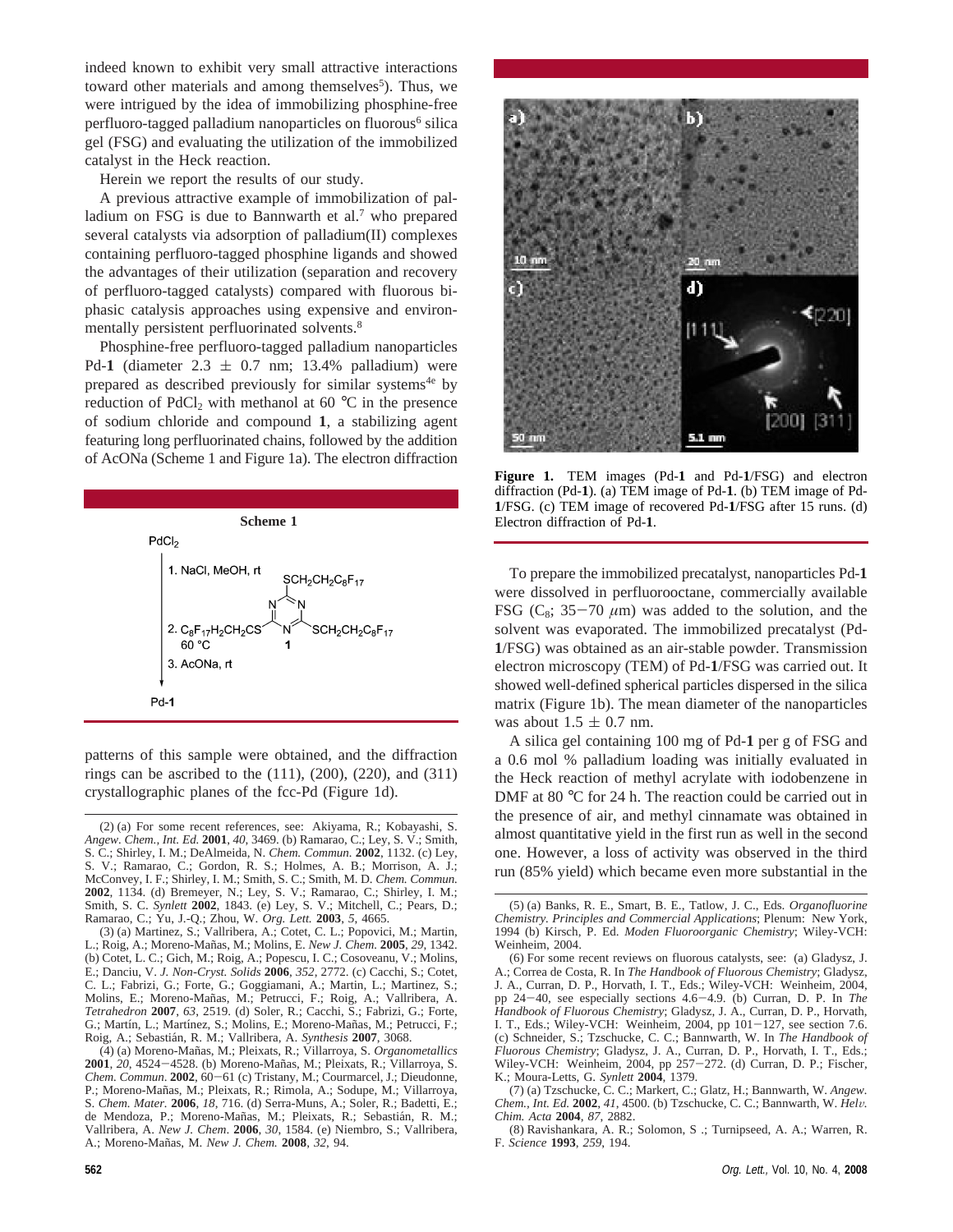fourth run (75% yield). Assuming that these results might be due to the leaching of palladium in DMF, we switched to using MeCN. After some experimentation we found that complete conversion could be obtained in MeCN at 100 °C after 24 h using 20 mg of Pd-**1** per g of FSG and a catalyst loading down to 0.1 mol %.

Recycling studies were then performed which showed that the supported catalyst system can be reused several times without significant loss of activity (Table 1). The recovery

**Table 1.** Recycling studies for the reaction of iodobenzene with methyl acrylate catalyzed by Pd-**1**/FSG (0.1 mol %)*<sup>a</sup>*

| run | vield $%$ of $3a$ | run | vield $%$ of $3a$ |
|-----|-------------------|-----|-------------------|
| 1   | 90(91)            | 9   | 95 (94)           |
| 2   | 96 (90)           | 10  | 98 (95)           |
| 3   | 96 (90)           | 11  | 97                |
| 4   | 93 (86)           | 12  | 90                |
| 5   | 87 (88)           | 13  | 90                |
| 6   | 89 (95)           | 14  | 84                |
| 7   | 97 (100)          | 15  | 80                |
| 8   | 96 (99)           |     |                   |

*<sup>a</sup>* Reactions were carried out using 1 mmol of iodobenzene, 2 mmol of methyl acrylate, 3 mmol of Et<sub>3</sub>N at 100 °C for 24 h in the presence of 0.1 mol % of Pd-**1**/FSG in 2 mL of MeCN. *<sup>b</sup>* Yields in parentheses refer to a second set of experiments.

of the supported palladium involves centrifugation and decanting the solution in the presence of air, without any particular precaution. The resistance of Pd-**1**/FSG to leaching was assessed for the same reaction (iodobenzene and methyl acrylate). Sector field inductively coupled plasma mass



spectrometry (SF-ICP-MS) analysis indicated the level of palladium in the crude mixtures to be in the  $2-7$  ppm range. Agglomeration of nanoparticles was not observed upon recycling. The recovered material after the 15th run was examined by TEM showing nanoparticles of about 1.9  $\pm$ 0.3 nm (Figure 1c). Control experiments were also carried out to assess whether leaching of nanoparticle support may take place under reaction conditions. 19F NMR analysis of the crude mixture derived from the reaction of methyl acrylate with *m*-(trifluoromethyl)iodobenzene after filtration revealed the presence of small amounts of **1**, corresponding to an original nanoparticle support loss of about 5%. No evidence of fluorine was attained in the isolated vinylic substitution product. The crucial role of fluorous-fluorous interactions was assessed by immobilizing Pd-**1** on standard reversed-phase silica gel and using the resultant precatalyst in our model reaction (methyl acrylate and iodobenzene).

Methyl cinnamate was obtained in 93% yield in the first run. However, a remarkable loss of activity was observed in the second run, the Heck product being isolated only in 59% yield.

We then evaluated the efficiency of Pd-**1**/FSG with other aryl iodides (Scheme 2). Our preparative results are summarized in Table 2.

| <b>Table 2.</b> Reaction of aryl iodides with methyl acrylate |  |  |
|---------------------------------------------------------------|--|--|
| catalyzed by Pd-1/FSG $(0.1 \text{ mol } \%)^a$               |  |  |

| entry | aryl iodide 2                                                   |   | time(h) | yield % of $3^{b,c}$ |
|-------|-----------------------------------------------------------------|---|---------|----------------------|
| 1     | $p$ -MeCO-C <sub>6</sub> H <sub>4</sub> -I                      | b | 5       | 89 (90)              |
| 2     | $p$ -MeO-C <sub>6</sub> H <sub>4</sub> -I                       | c | 23      | 90 (70)              |
| 3     | $p$ -Me-C <sub>6</sub> H <sub>4</sub> -I                        | d | 23      | 90                   |
| 4     | $p$ -NO <sub>2</sub> -C <sub>6</sub> H <sub>4</sub> -I          | e | 48      | 74 (65)              |
| 5     | $m$ -CF <sub>3</sub> -C <sub>6</sub> H <sub>4</sub> -I          | f | 6       | 93 (90)              |
| 6     | $p$ -EtOCO-C <sub>6</sub> H <sub>4</sub> -I                     | g | 5       | 98                   |
| 7     | $m$ -Me, $p$ -NO <sub>2</sub> -C <sub>6</sub> H <sub>3</sub> -I | h | 23      | 96                   |
| 8     | $o\text{-}NH_2\text{-}C_6H_4\text{-}I$                          | i | 48      | 84                   |
| 9     | $o$ -MeOCO-C $6H_4$ -I                                          |   |         | 89                   |

*<sup>a</sup>* Reactions were carried out using 1 mmol of aryl iodide, 2 mmol of methyl acrylate, 3 mmol of Et<sub>3</sub>N at  $100^{\circ}$ C in the presence of 0.1 mol % of Pd-1/FSG in 2 mL of MeCN. <sup>b</sup> Yields are given for isolated products. <sup>*c*</sup> Yields in parentheses are for the second run carried out with the recovered catalyst.

Recycling studies were also performed using 10 mg of Pd-**1** per 3 g of FSG and a palladium loading down to 0.001 mol % (Table 3). The cumulated turn-over number (TON) over three runs is 265000.

| <b>Table 3.</b> Recycling studies with 0.001 mol % of Pd-1/FSG <sup>a</sup> |  |  |  |  |
|-----------------------------------------------------------------------------|--|--|--|--|

| run | yield % of 3a |
|-----|---------------|
|     | 100           |
| 2   | 82            |
| З   | 83            |

*<sup>a</sup>* Reactions were carried out using 1 mmol of iodobenzene, 2 mmol of methyl acrylate, 3 mmol of Et<sub>3</sub>N at 140 °C for 24 h in the presence of 0.001 mol % of catalyst in 2 mL of MeCN.

We have not investigated in detail whether the nanoparticles on the solid surface are the actual catalyst or just a source that leaches active catalyst species.<sup>9</sup> Nevertheless, when methyl acrylate, *p*-iodoanisole, and Et<sub>3</sub>N were added to the crude mixture derived from the reaction of methyl acrylate with iodobenzene (after separation of the solid material), the corresponding vinylic substitution derivative was isolated in 40% yield after 23 h at 100 °C, showing that palladium species leached from the solid surface are, at least in part, responsible for the catalytic activity.

<sup>(9)</sup> For a recent review on solid precatalysts and on evidence for and against catalysis by solid surfaces vs soluble species, see: (a) Phan, N. T. S.; Van Der Sluys, M.; Jones, C. W. *Ad*V*. Synth. Catal.* **<sup>2006</sup>**, *<sup>348</sup>*, 609. See also: refs 6a and (b) Thathagar, M. B.; ten Elshof, J. E.; Rothenberg, G. *Angew. Chem., Int. Ed.* **2006**, *45*, 2886.